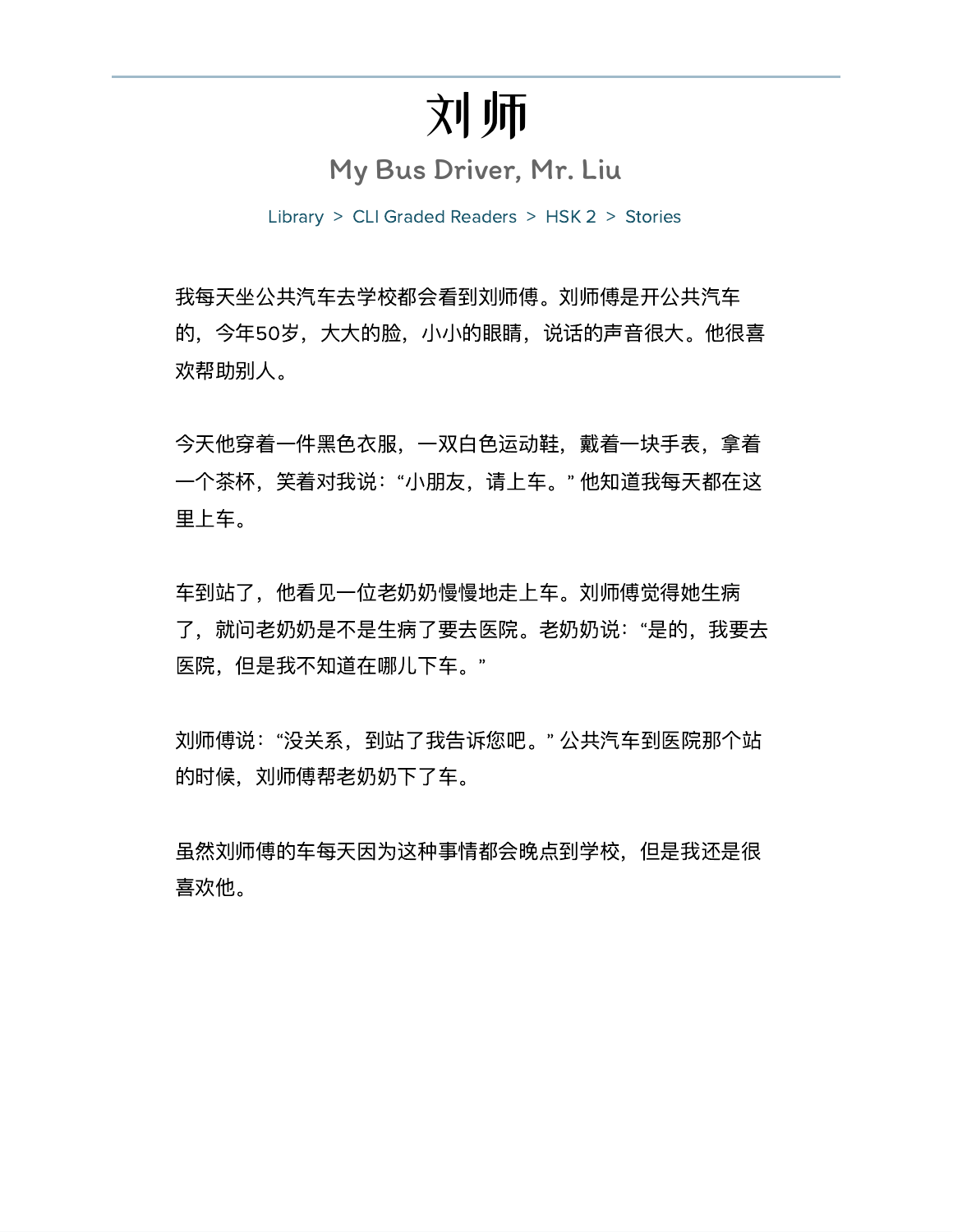# ⽣词 Vocabulary

### Proper Nouns

| 刘师傅                                      | Liú shīfu                                                               | Mr. Liu, a person's name                                                                                                                                             |
|------------------------------------------|-------------------------------------------------------------------------|----------------------------------------------------------------------------------------------------------------------------------------------------------------------|
| <b>Nouns</b>                             |                                                                         |                                                                                                                                                                      |
| 公共汽车<br>眼睛<br>黑色<br>白色<br>手表             | gōnggòng qìchē<br>yǎnjing<br>hēisè<br>báisè<br>shoubiǎo                 | public bus<br>eye<br>black<br>white<br>wrist watch                                                                                                                   |
| <b>Pronouns</b>                          |                                                                         |                                                                                                                                                                      |
| 大家                                       | dàjiā                                                                   | everybody                                                                                                                                                            |
| <b>Verbs</b>                             |                                                                         |                                                                                                                                                                      |
| 说话<br>穿<br>戴<br>笑<br>帮<br>告诉<br>生病<br>知道 | shuōhuà<br>chuān<br>dài<br>xiào<br>bāng<br>gàosu<br>shēngbìng<br>zhīdao | to talk<br>to wear (clothing)<br>to wear; to put on (glasses, hat, gloves,<br>etc)<br>to smile; to laugh<br>to help<br>to tell<br>to fall ill<br>to know; to realize |
| <b>Adjectives</b>                        |                                                                         |                                                                                                                                                                      |
| 慢                                        | màn                                                                     | slow                                                                                                                                                                 |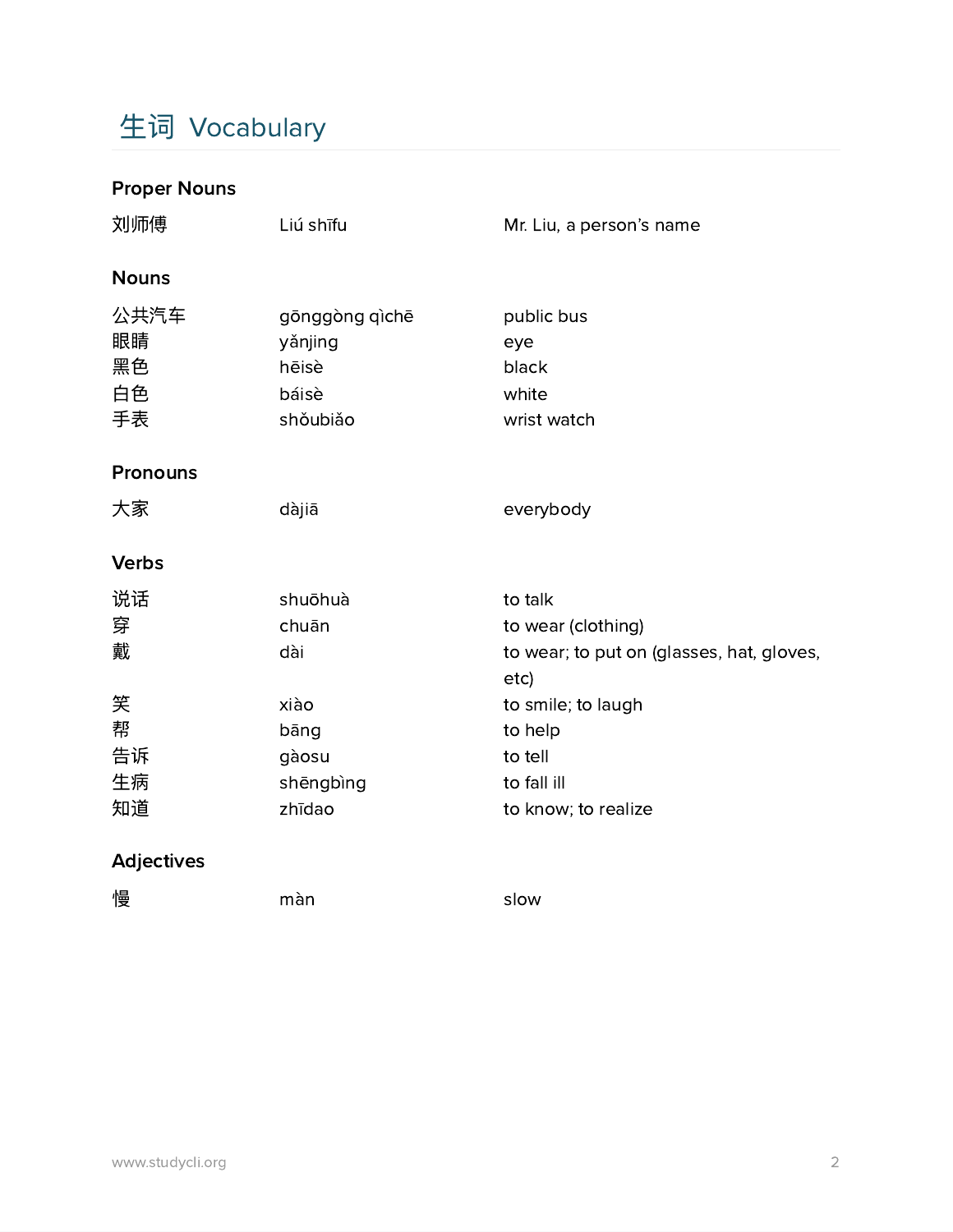#### 1. 是... 的 (shì... de)

grammatical pattern. common and important structure in Chinese with broad application

是... 的 (shì… de) is a common grammatical structure in Mandarin Chinese. This pattern can be used in a variety of different ways. It is frequently used to emphasize details like the time or place at which something was done. It is also used in questions.

In this explanation, we will focus on how to use this construction to talk about what jobs people do.

To describe what someone does for a living, use the following structure:

Subject +  $\frac{1}{2}$  + Verb + Object + 的

In this structure, the verb and object explain the job that is done by the subject.

Let's look at an example:

刘师傅是开公共汽车的。

Liú Shīfù shì kāi gōnggòng qìchē de.

Mr. Liu is a bus driver.

Here, Mr. Liu is the subject. After the subject comes 是 (shì; to be), followed by the verb 开 (kāi; to drive) and its object, 公共汽车 (gōnggòng gìchē; bus), followed by 的 (de). This structure is used to tell the reader that Mr. Liu drives buses for a living.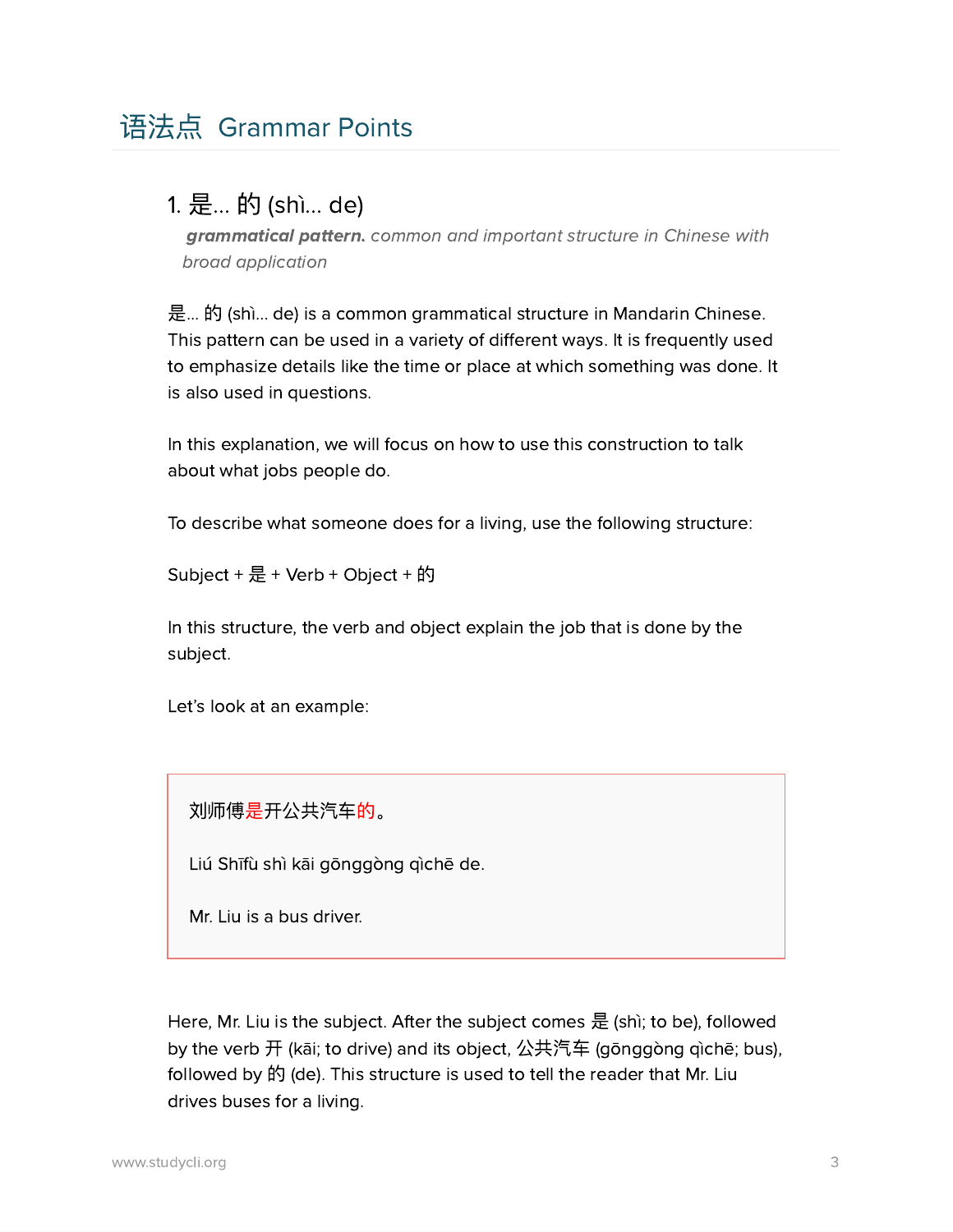To remember how to use this construction, you can think of 是 (shì) and 的 (de) as two bookends placed on either side of detailed information about what job the person mentioned at the start of the sentence does.

Here's another example:

我是教英语的。

Wǒ shì jiào Yīngyǔ de.

I teach English.

Like the first example above, in this sentence, the two components of the 是... 的 (shì… de) structure act as bookends surrounding a description of what the subject "我" (wǒ) does for a living, namely 教英语 (jiào Yīngyǔ).

As a beginning student of Mandarin Chinese, paraphrasing is an essential skill that will allow you to begin to communicate with native speakers in your own words even if your Mandarin vocabulary is still quite limited. The 是... 的 (shì… de) pattern is useful tool that can help you use paraphrasing to talk about a variety of different professions without actually knowing the formal names of each one.

For example, if you don't know that 司机 (sījī) is the word for "driver," you can still express the same idea by saying that a person "是开公交车的" (shì kāi gōngjiāo chē de). Likewise, if you don't know that the more advanced word for chef is 厨师 (chúshī), you can still describe what a chef does by saying that he or she "是做饭的" (shì zuò fàn de).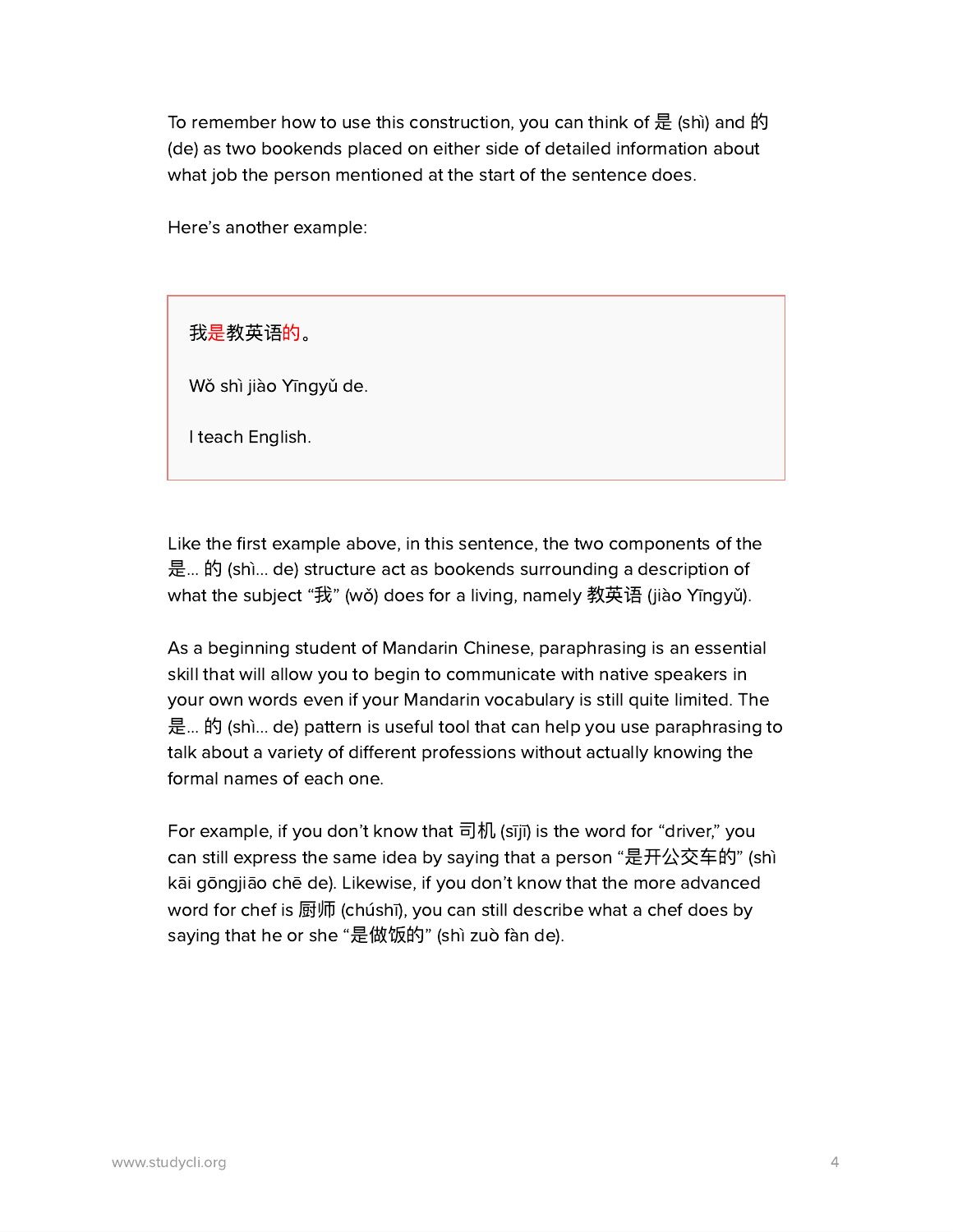#### 2. 着 (zhe)

particle. used to indicate continuous aspect

The aspect particle 着 (zhe) is useful if you want to talk about an action that continues for some time instead of something that started and stopped immediately.

To use this particle, follow the pattern below:

Verb + 着

Let's take a look at an example:

我要去商店买点东西,你帮我看着宝宝。

Wǒ yào qù shāngdiàn mǎidiǎn dōngxī, ni bāng wǒ kànzhe bǎobǎo.

I need to go in to buy some stuff, so you watch the baby for me.

In this example, the speaker is planning to go into a store to do some shopping, and he needs the other person to watch his baby while he does so. Since the action of watching the baby will go on for some time, 着 (zhe) is appropriate to use in this situation.

In many instances, adding 着 (zhe) after a Chinese verb is similar to adding -ing in English when describing an ongoing action such as talking, watching or singing. Thinking about 着 as similar to -ing is especially useful when you want to give some background information and show the context in which another more discrete, non-continuous action was performed.

When using 着 (zhe) to describe an ongoing state, use the following structure:

 $Verb 1 +  $\frac{2}{3}$  + Action Verb$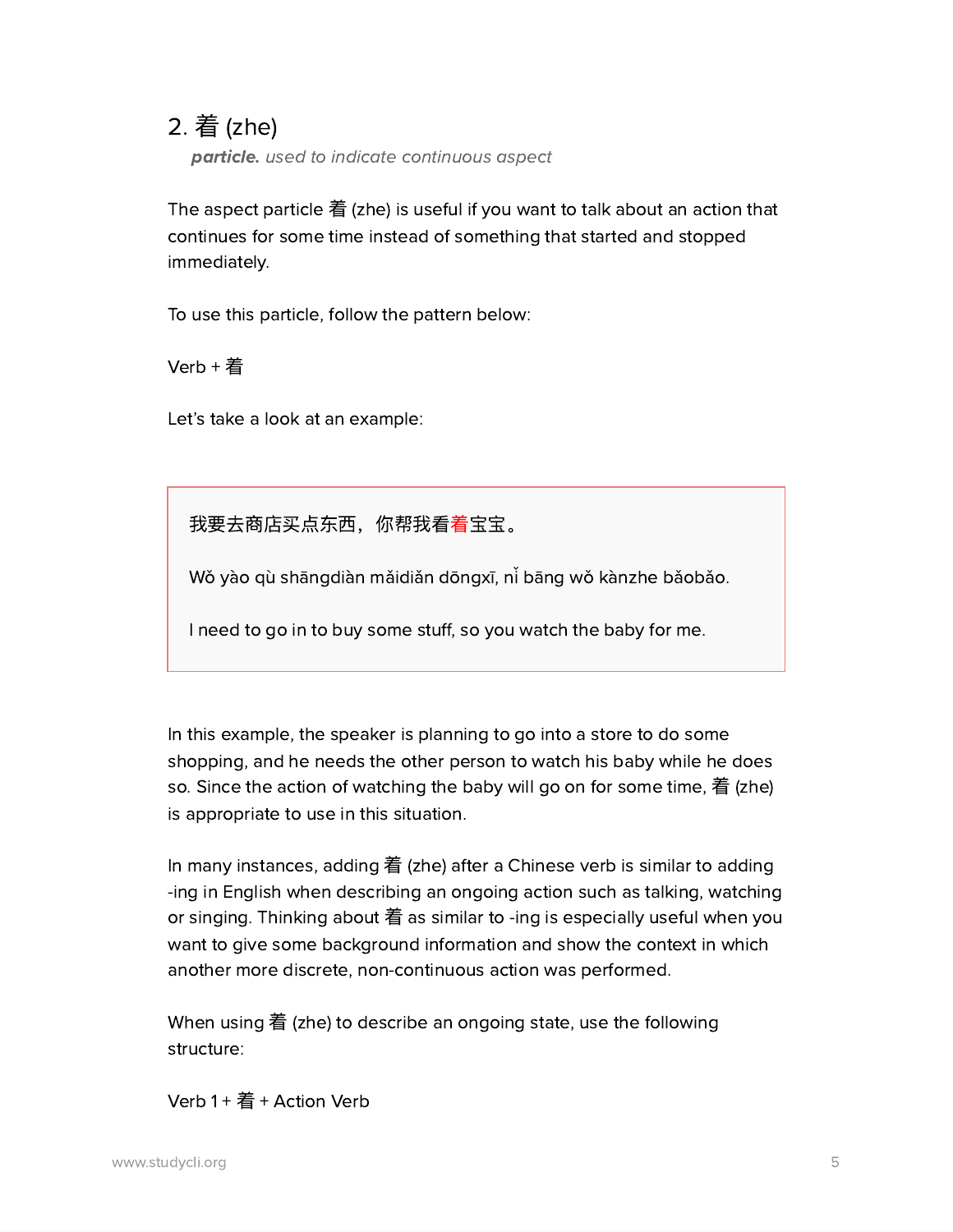Let's look at an example to see how this works:

他拿着一个茶杯,笑着说:"小朋友,请上车。"

Tā názhe yīgè chábēi, xiàozhe shuō: "Xiǎo péngyǒu, qing shàngchē."

Holding a cup of tea and smiling, he said, "Please get in, little guy."

In this sentence, two verbs are being used to describe an ongoing state: 拿 (ná) and 笑 (xiào).

Adding 着 (zhe) after these verbs tells the reader that holding a cup and smiling were ongoing actions that describe the state of the person "他" (tā) at the time that he performed another discrete, non-continuous action designated by the action verb 说 (shuō).

## 3. Result Complements (结果补语 jiéquǒ bǔyǔ)

grammatical structure. used to describe result of a verb

Result complements are used in Chinese to describe the result of a verb. They are an extremely common aspect of Chinese grammar. Some of the most frequently used result complements include 见 (jiàn), 到 (dào) and 完 (wán).

In English, it's common to use two separate but related verbs, one of which is used to describe an action and the other of which is used to describe the result of that action. Chinese, however, tends to only use a single verb and then express the result of that verb using a result complement.

The verbs "to look" and "to see" in English are a case in point. It is possible to look without seeing anything. If you want to say that someone was looking for something and then actually saw what they were looking for, you would use the verb "to see" to explain the results of their visual search.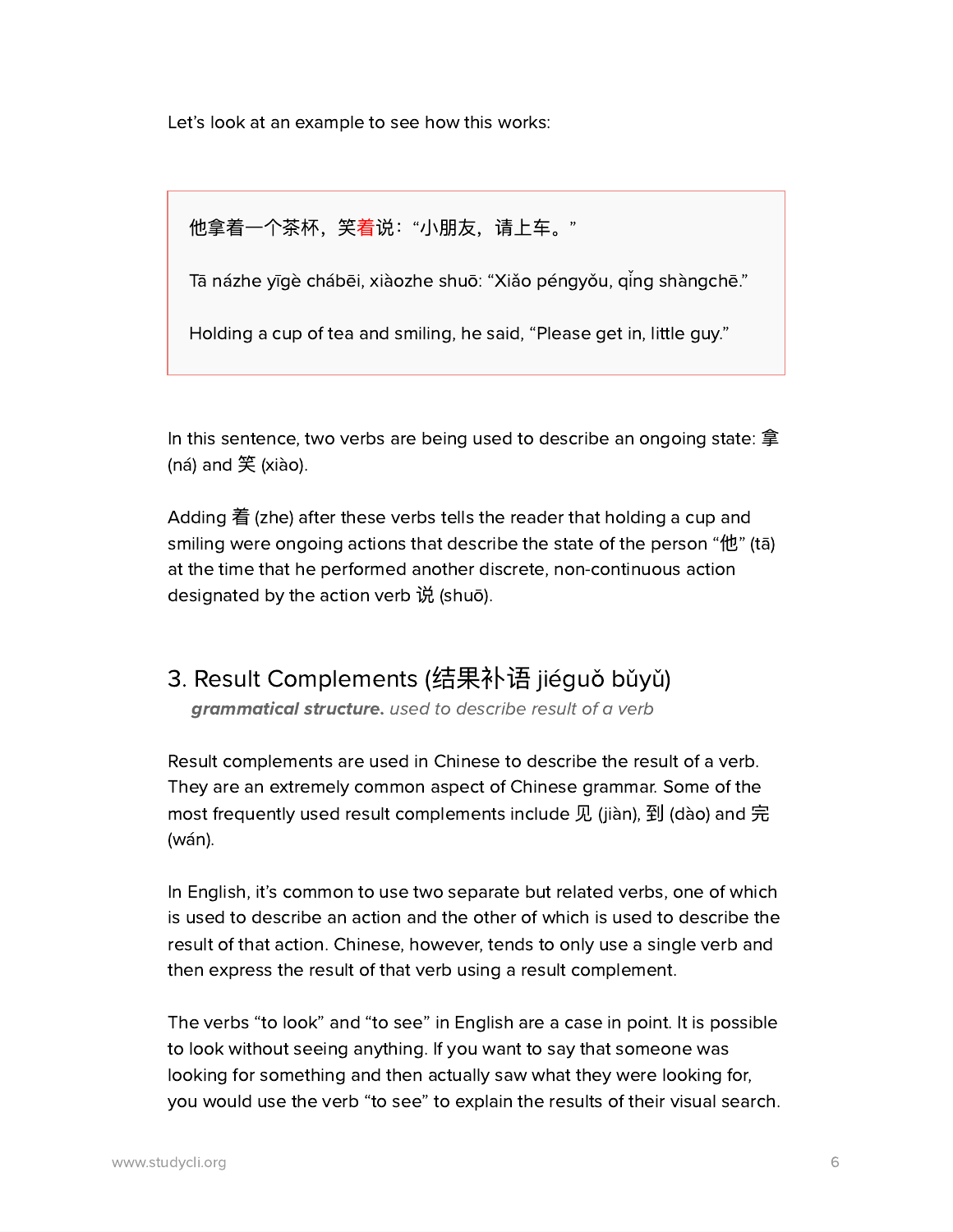In Chinese, however, the single verb 看 (kàn) encompasses both the idea of looking and seeing. Therefore, when you want to say that someone actually saw something in Chinese, instead of using a different word, you need to add a result complement after the verb.

For example:

车到站了,刘师傅看见一位老奶奶慢慢地走上车。

Chē dào zhànle, liú shīfù kànjiàn yī wèi lǎonǎinai màn man de zǒu shàng chē.

When we arrived at the next stop, Mr. Liu saw an elderly grandmother slowly boarding the bus.

Because 看 (kàn) in this sentence doesn't just mean "to look" but rather "to see," it is necessary to add the result complement  $\mathcal R$  (jiàn). In this case, the writer chose to use  $\mathcal R$  (jiàn), but it would also be possible to express the same meaning using 看 (kàn) and the result complement 到 (dào), as in 看 到 (kàn dào).

Another Chinese verb that frequently requires a result complement when talking about the result of the action it describes is 听 (tīng).

In English, we have the verb "to listen" and the verb "to hear." It is possible to listen without hearing anything, but if we want to talk about listening with a successful result, we say we "hear" something.

Because there is no such distinction in Chinese, it is necessary to add a result complement to create the Chinese equivalent of "to hear."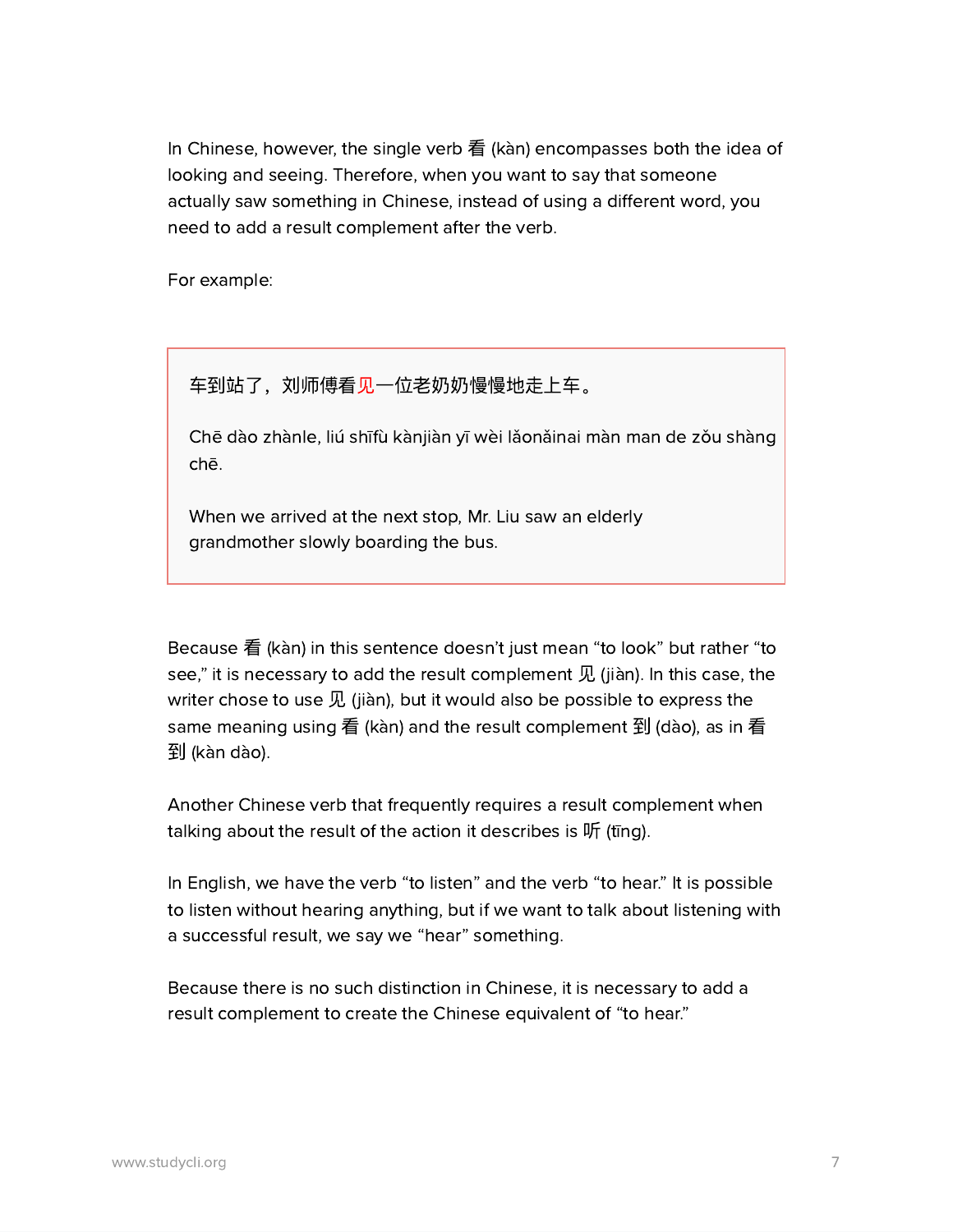For example:

我刚刚听到我妈妈说话的声音。

Wǒ gānggāng tīng dào wǒ māmā shuōhuà de shēngyīn.

I just heard my mother's voice.

In this sentence, the speaker is talking about the successful result of listening. In other words, she wants to say that she heard something. Therefore, adding a result complement to the verb 听 (tīng) is necessary, and in this sentence, the writer chose to use 到 (dào).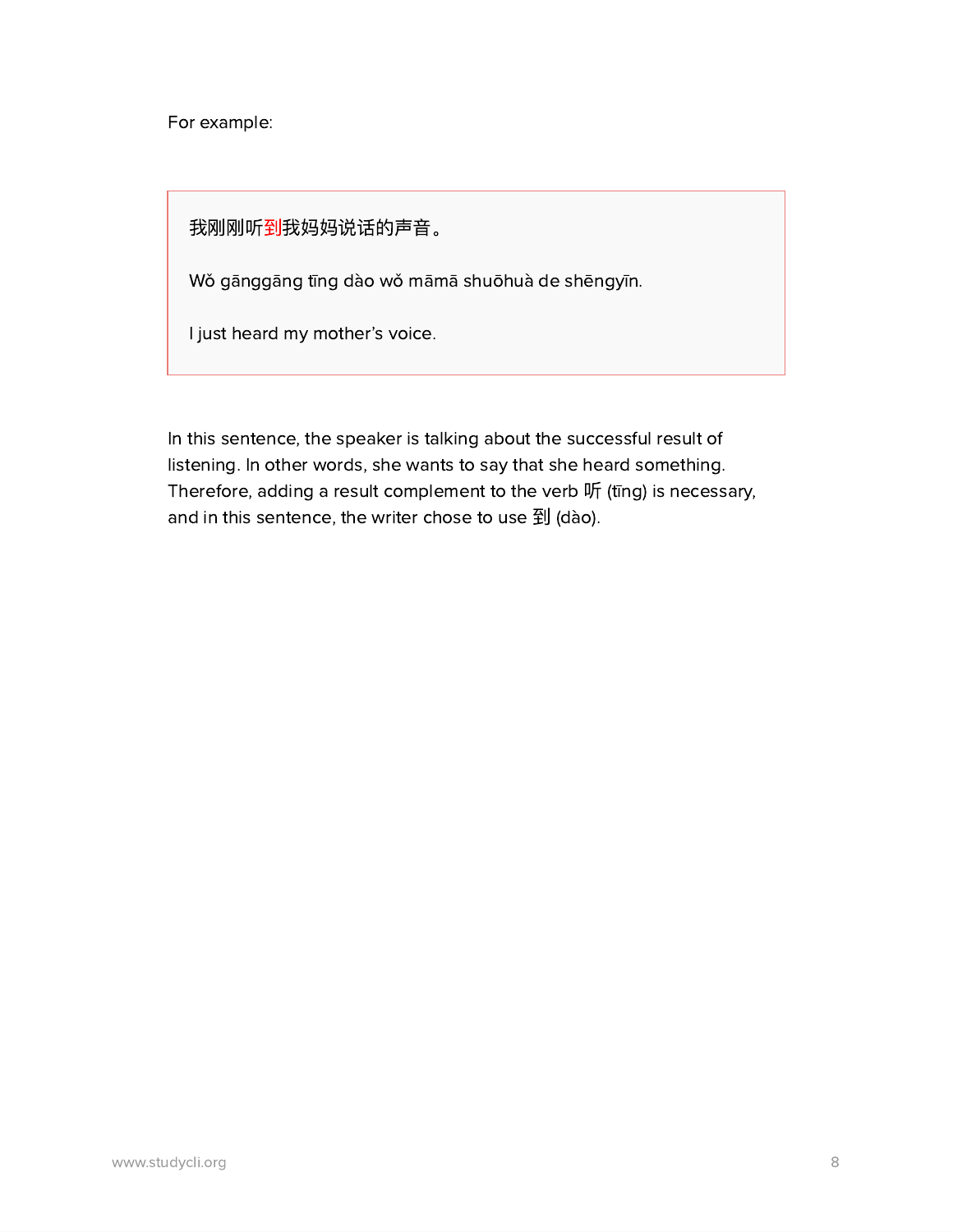## 测试 Quiz

- 1. 刘师傅的⼯作是什么?
	- a. 帮助老人
	- b. 开公共汽车
	- c. 带病⼈去医院
	- d. 教⼩朋友
- 2. "我" 是:
	- a. 一个50岁的人
	- b. ⼀个⼤学⽣
	- c. 一个小孩子
	- d. 一个老奶奶
- 3. 刘师傅的鞋子是什么颜色?
	- a. 白色
	- b. 红色
	- c. 黑色
	- d. 不知道
- 4. 老奶奶想去哪里?
	- a. 公园
	- b. 学校
	- c. 办公室
	- d. 医院
- 5. 刘师傅为什么每天会晚点到学校?
	- a. 因为他很懒
	- b. 因为他喜欢喝茶
	- c. 因为他喜欢帮助别的人
	- d. 因为他不会开车

Answer key on final page of PDF.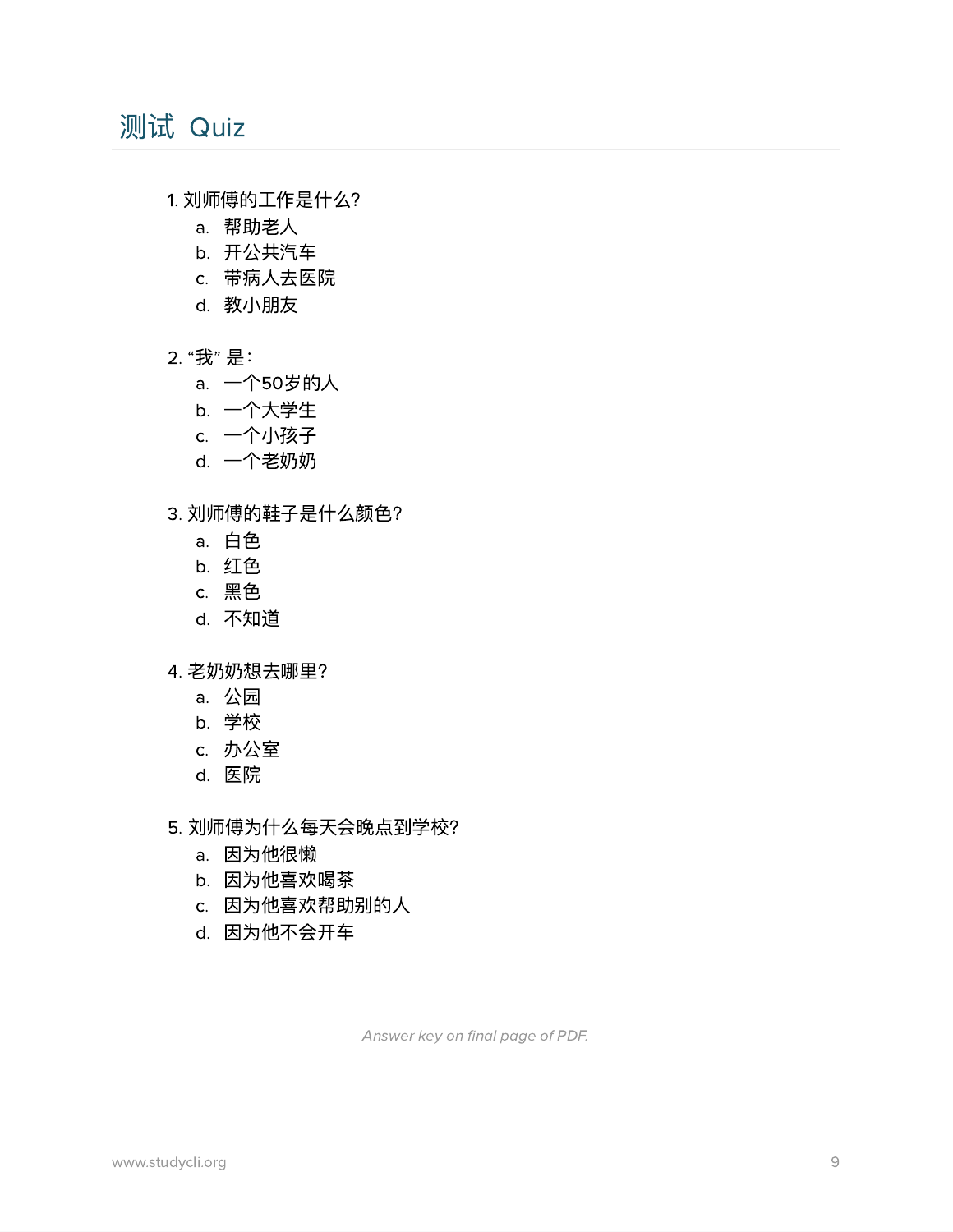#### Zhōngguó shí'èr shēngxiào de yóulái

Wo měitiān zuò gōnggòng qìchē qù xuéxiào dōu huì kàndào Liú shīfu. Liú shīfu shì kāi gōng gòng qìchē de, jīnnián 50 suì, dàdà de lian, xiaoxiao de yǎnjing, shuōhuà de shēngyīn hěn dà. Tā hěn xi̇̃huan bāngzhù biéren.

Jīntiān tā chuānzhe yī jiàn hēisè yīfu, yī shuāng báisè yùndòngxié, dàizhe yī kuài shŏubiǎo, názhe yī gè chábēi, xiàozhe duì wǒ shuō: "Xiǎopéngyǒu, qing shàngchē." Tā zhīdao wǒ měitiān dōu zài zhèli shàngchē.

Chē dào zhàn le, tā kànjian yī wèi lǎonǎinai mànman de zǒu shàng chē. Liú shīfu juéde tā shēngbìng le, jiù wèn lǎonǎinai shìbùshì shēngbìng le yào gù yīyuàn. Lǎonǎinai shuō: "Shìde, wǒ yào qù yīyuàn, dànshi wǒ bù zhīdao zài năr xiàchē."

Liú shīfu shuō: "Méiguānxi, dào zhàn le wǒ gàosu nín bā." Gōnggòng qìchē dào yīyuàn nà gè zhàn de shíhou, Liú shīfu bāng lǎonǎinai xiàle chē.

Suīrán Liú shīfu de chē měitiān yīnwèi zhè zhǒng shìqing dōu huì wǎndiǎn dào xuéxiào, dànshì wǒ háishi hěn xihuan tā.